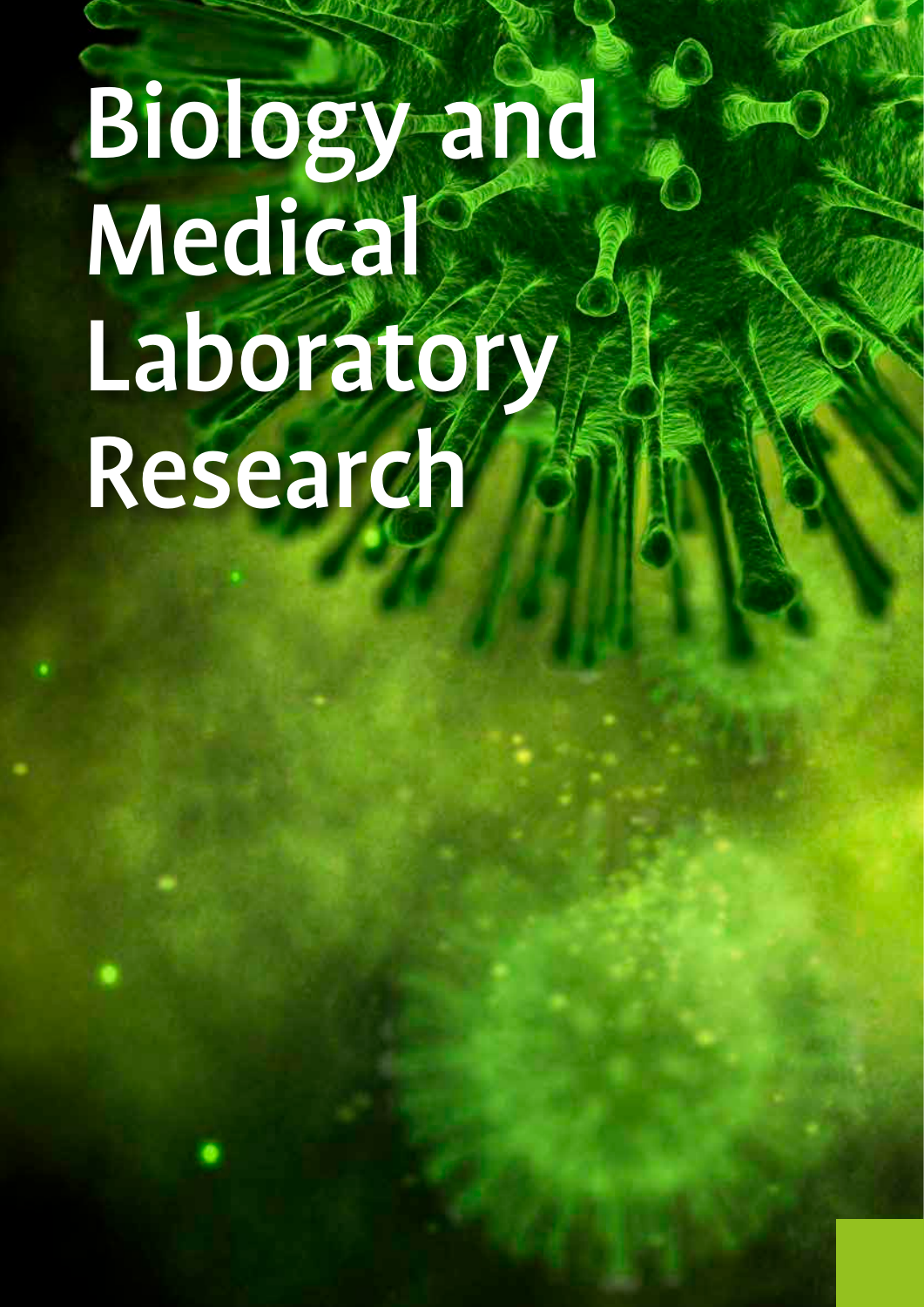**BIOLOGY AND MEDICAL LABORATORY RESEARCH is a programme that trains students to work as research staff in a laboratory. The key element is biology as referred to by the term Life Sciences, a wide-ranging course in molecular biology focusing on research into bacteria, plants, animals and humans.** 

The course started out as two programmes<br>and this division is still apparent in the<br>main professional domains, with biologica<br>research and development on the one hand and he course started out as two programmes and this division is still apparent in the main professional domains, with biological medical laboratory diagnostics on the other.

As a researcher, the graduate is involved in developing new products, materials, methods and processes or improving existing ones, particularly in the pharmaceutical and food industries, academic research groups, research institutes and crop breeding and protection. Graduates participate unsupervised in research teams. They develop

#### Institutions that offer the programme

- : Avans University of Applied Sciences, Breda
- **E** HAN University of Applied Sciences, Nijmegen
- **E** Hanze University of Applied Sciences, Groningen
- **INCOLLET HU University of Applied Sciences, Utrecht**
- **Inholland University of Applied Sciences,** Amsterdam
- **NHL Stenden University of Applied Sciences,** Emmen
- **INHL Stenden University of Applied Sciences** VHL University of Applied Sciences, Leeuwarden
- **Rotterdam University of Applied Sciences**
- **Saxion University of Applied Sciences,** Deventer
- Saxion University of Applied Sciences, Enschede
- **I** University of Applied Sciences Leiden

#### **National programme profile**

|                                                                 | Competence     |                 |             |            |        |             |            |                 |
|-----------------------------------------------------------------|----------------|-----------------|-------------|------------|--------|-------------|------------|-----------------|
|                                                                 | Research       | Experimentation | Development | Management | Advice | Instruction | Leadership | Self-management |
| Minimum national attainment target<br>adopted for the programme | $\mathbf{u}^*$ | Ш               | $**$        | $\star$    | ı*     | ı*          | ı*         | π               |

\* At least one of these competences must be raised by one level.

\*\* Students can choose to raise the level of these competences by making certain choices in their range of subjects, internship and graduation project during the last two years of their course.

and build an experimental test setup, conduct and interpret experiments, draw conclusions and make recommendations. In smaller organisations, the approach is often more hands-on, with the graduate also being responsible for organising, coordinating and directing the work.

Diagnostics laboratories in the health sector conduct research into material of human (or sometimes animal) origin. These are usually laboratories working in the fields of clinical chemistry, medical microbiology, cytohistopathology, haematology, immunology, endocrinology or clinical genetic research. Working as researchers, graduates help to find answers to clinical questions by applying scientific methods of analysis in the diagnosis, treatment and prevention of disease. They work throughout the sampling process and it is therefore important for those occupying this post to accumulate the knowledge and understanding required to include clinical data in the performance and interpretation of the research and to make connections between medical issues and (provisional) research results. The great diversity of analyses, ranging from manual to fully automated and robotised analyses, requires versatility and the effective deployment of technologies, equipment, IT and quality assurance. In a laboratory setting, graduates can progress to specialist and/or management roles.

#### **ILLUSTRATION OF PROFESSIONAL FIELD**

Occupations, jobs and roles for graduates are mostly to be found in the following professional domains (for a full description of the professional domains, see Section 2). A few examples are given for each domain.

#### **Research and development**

- Laboratory researcher
- Animal testing worker
- Vaccine development

#### **Medical laboratory diagnostics**

- Analyst in hospital or diagnostic centre
- Introducing new diagnostic tests
- Developing test methods

#### **Application and production**

- Quality assurance in food industry
	- Small-scale production of drugs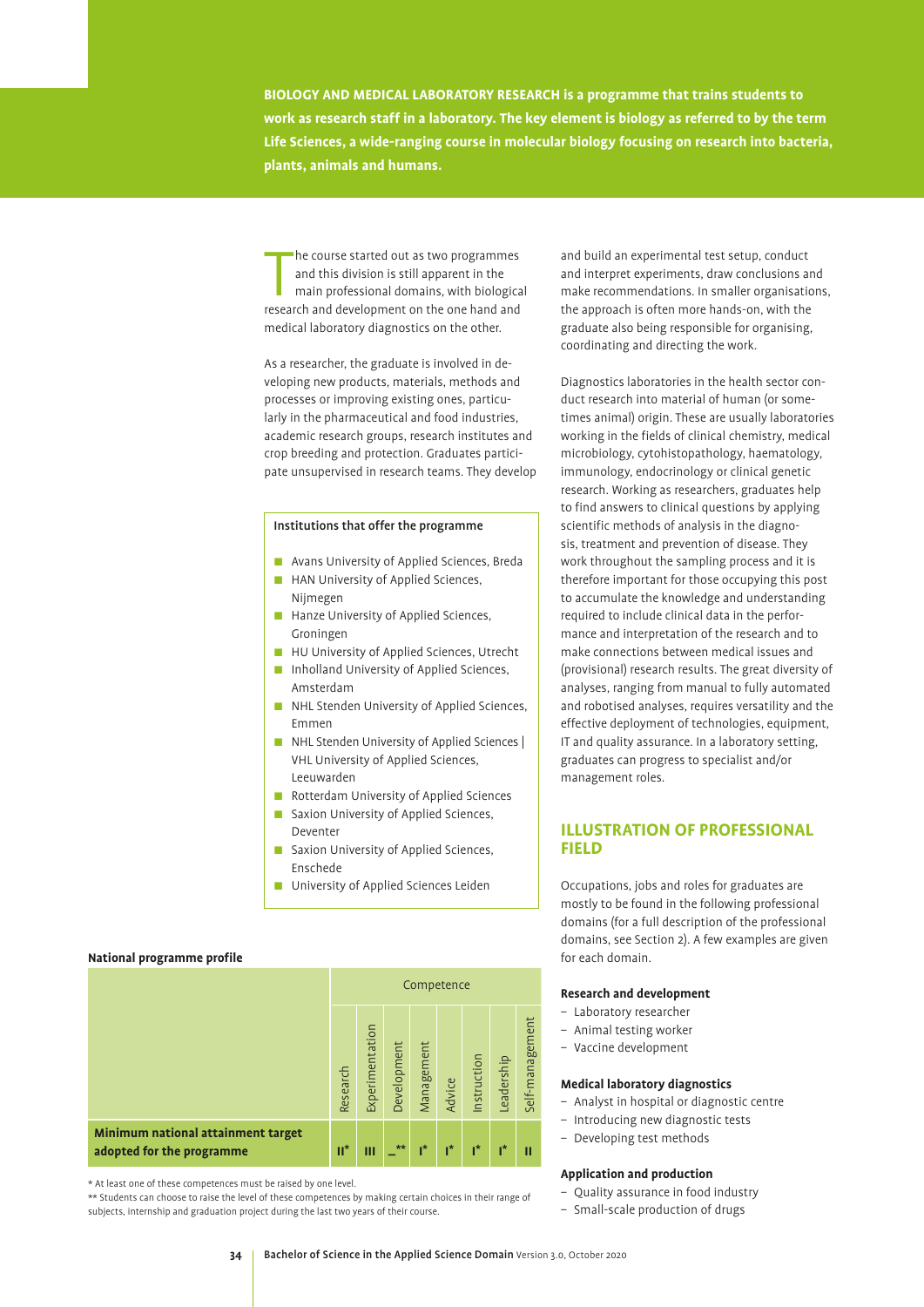## Biology and Medical Laboratory Research

#### **KNOWLEDGE**

- **E:** Cell biology: structure and function of eukaryotic and prokaryotic cells, metabolism, transport
- : Chemistry: basic chemistry (atomic structure, reactions in water, kinetics), analytical chemistry (spectroscopy, chromatography), organic chemistry (functional groups)
- **E** Biochemistry: biomolecules, protein and enzyme chemistry
- **In Molecular biology:** DNA, heredity, molecular genetics, recombinant DNA, simple bio-informatics
- **E** Anatomy/physiology/pathology: structure and function of organ systems, blood, endocrine system etc., for research and diagnostics (clinical chemistry, haematology)
- **Immunology:** innate and acquired immunity, molecular mechanisms, practical applications
- **In Microbiology:** growth and classification of micro-organisms, pathogenetic mechanisms, infectious diseases, resistance
- **I** Mathematics: chemical calculations, functions (differentiating, integrating)
- Statistics: data processing, normal distribution, confidence intervals, testing

#### **SKILLS**

- **E** General laboratory skills based on GLP rules: weighing, pipetting, making solutions (buffers, culture media) and preparations, colourings, microscopy, lab journal, chemical calculations
- **In** Safe working in the laboratory, working in accordance with GMT rules (good microbiological techniques): working in aseptic conditions, culturing micro-organisms and eukaryotic cells, working with special media, biological materials (tissues, cells, etc.) and biomolecules (proteins and/or antibodies, DNA)
- **E** Using standard laboratory equipment: pH meter, spectrophotometer, centrifuge, power sources, electrophoretic equipment, fume cupboard, safety cabinet, microscope
- **In Molecular-biology techniques:** DNA/RNA-isolation, digestion, ligation, transformation, PCR, gel electrophoresis
- **Chemical analysis methods:** spectrometry, chromatography, enzyme analysis, bonding analysis
- : (Bio)chemical procedures: fractionation methods, SDS-PAGE, blotting, preparative chromatography
- **Computer skills:** spreadsheets, slide presentations, bio-informatics tools, simple imaging
- **E** Social and communication skills: collaborating, meetings, reporting (lab journal, research report), presentation, project-based work, ethics
- Research skills: problem analysis, research questions, desk research, research planning and implementation



The Body of Knowledge and Skills is a summary of graduates' basic knowledge and basic skills which has been prepared by the HBO-programmes in consultation with the professional field. These are obtained during the first two years of education.

#### **TYPICAL TEXTBOOKS**

- *Campbell Biology,* L.A. Urry, M.L. Cain e.a.
- *Medical Microbiology,* P.R. Murray, K.S. Rosenthal e.a.
- *Biochemistry,* J.M. Berg, J.L. Tymoczko e.a.
- *Chemistry,* J.E. McMurry. R.C. Fay e.a.
- *Molecular Cell Biology,* H. Lodish, A. Berk
- *Immunology,* D. Male, S. Peebles e.a.
- *Brock Biology of Microorganisms,* M.T. Madigan, K.S. Bender e.a.
- *Bacteriologie voor laboratorium en kliniek,*  N.M. Knecht, J. Doornbos
- *iGenetics,* P.J. Russel
- *Toegepaste Wiskunde voor het hoger onderwijs,*  J.H. Blankespoor
- The list of typical textbooks
- serves as an illustration to give an impression of the level at
	-
	- which the subject is taught in the study programme.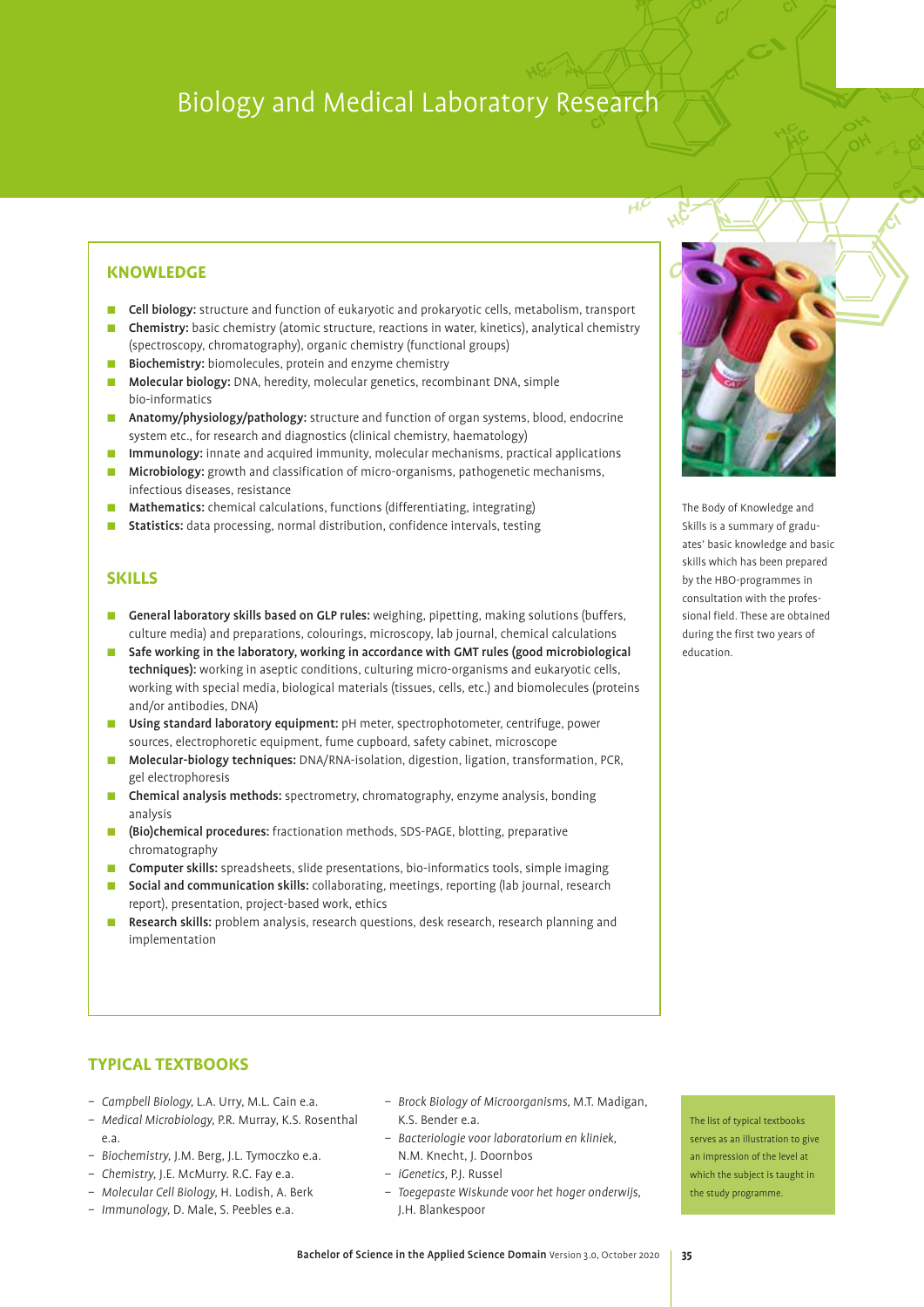### Biology and Medical Laboratory Research

## Junior scientist Romy Waber: 'You acquire real expert knowledge while you work'

'Iwas interested in biology from an early age and found DNA in particular extremely interesting. At the end of my senior secondary education, my subject cluster project was: CSI, what's true and what's not? At the time, we had the opportunity to do the practical work at Zuyd University of Applied Sciences, where I encountered pipettes, test tubes and of course DNA technologies for the first time. I thought this was so interesting and enjoyable that I decided to delve more deeply into biochemistry.

The programme met my expectations, although I thought the first year in my department was somewhat wide-ranging. I knew for sure that I wanted to go further in biochemistry and therefore found subjects like chemical engineering and process technology less interesting, although I did of course understand that a wide-ranging course can be very useful. I wanted to know more about DNA, RNA, PCR and real-time PCR but we only got the basics at university. I therefore went in search of an internship which offered a lot in terms of DNA and RNA technologies and ended up at PathoFinder: a young company which does a lot of research into the development of new molecular diagnostics. It's not only conventional methods that are used, new technologies are also designed and tested there.

As a junior scientist at PathoFinder, I am jointly responsible for developing a point-of-care instrument for diagnosing highly contagious respiratory pathogens, resistance patterns and biomarkers. We are also developing a new generation of molecular diagnostics focusing on the rapid detection and identification of human pathogens caused by an infection. PathoFinder uses multiparameter analysis technologies which are designed to perform analyses of highly complicated samples quickly and easily. As far as I am concerned, education and work fitted seamlessly together, especially as I had completed an internship at the company. You mostly learn general theory during the programme but I think you acquire real specialist knowledge while you work.



I do of course need the competences of **research** and **experimentation** a lot because I am employed in the Research and Development department. Development is another important competence. PathoFinder is an ISO 13485 certified company and management | coordination is therefore also a frequently used competence.

#### **Further study**

Over the next few years, I intend to study the various technologies in depth to give me a greater feel for the subject. I would also like to continue participating in international projects so that I can acquire knowledge of other companies and get to know more people in the world of molecular diagnostics. I would like to continue working at PathoFinder or its sister company PathoNostics so that my colleagues and I can put even better and even more products on the market.'

Name: Romy Waber Age: 22 Course of study: Biology and Medical Laboratory Research Place of employment: PathoFinder BV, Maastricht Job: Junior scientist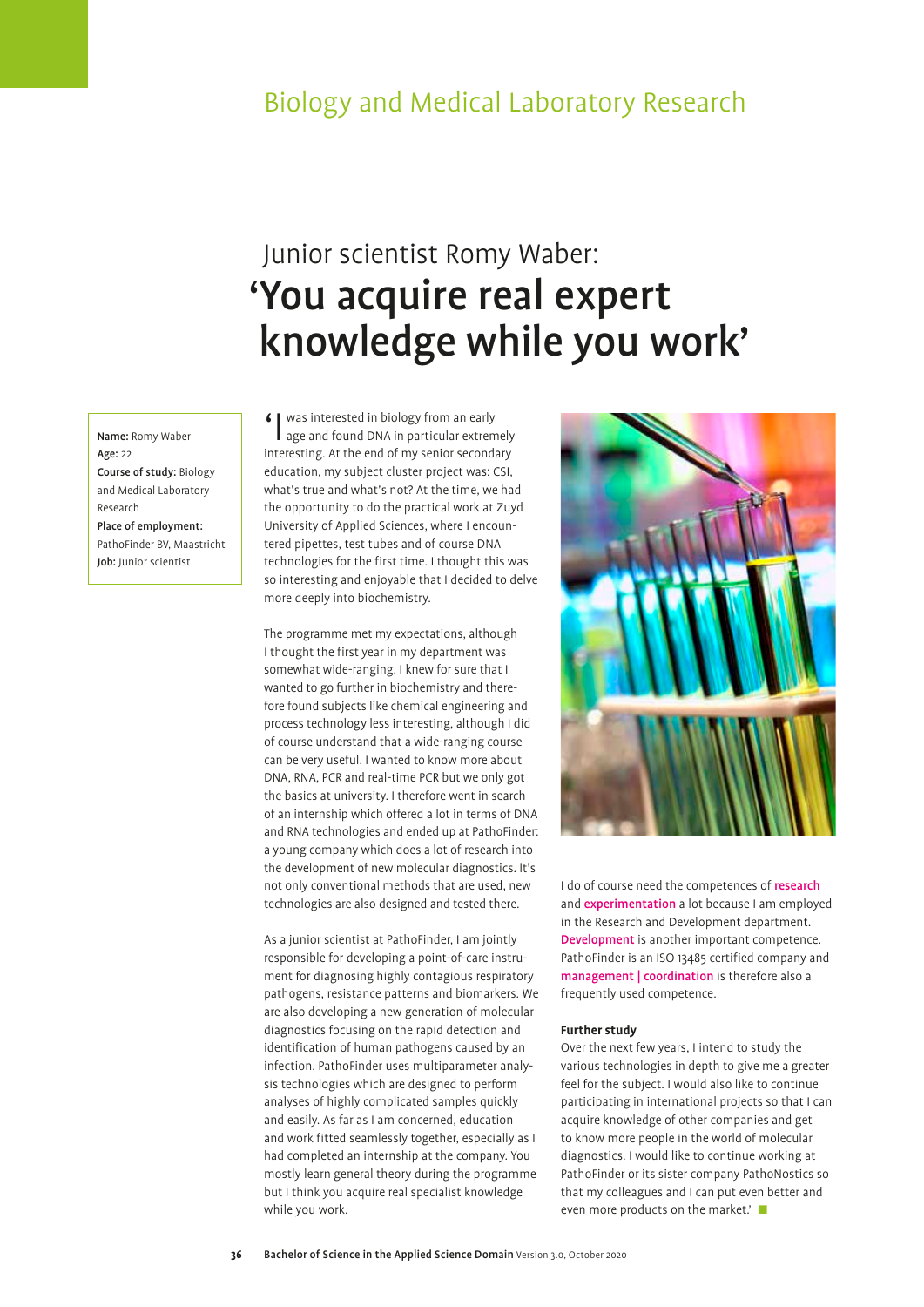# General analyst Joyce Scheerman: 'Theory provides a solid foundation'

hemistry and biology were my favourite subjects at secondary school. The school counsellor advised me to do a laboratory course. After attending an open day, that seemed to be a good idea. Fortunately, biology and medical laboratory research did indeed turn out to be a very enjoyable and interesting course. I decided to specialise in cyto-histopathology because I used to get good marks for that subject and the specialisation has a lot to do with the human body, which is what attracted me.

My current job involves processing tissues sent in by the hospital and external parties (general practitioners and clinics) so that the pathologists can examine them under the microscope. This means that the samples are assessed macroscopically in the cutting room to ascertain which areas are relevant for making a diagnosis. These areas are excised and processed in a machine to become a paraffin block. Very thin slices are cut from these blocks containing tissue and pasted on to a glass slide. The tissue is coloured (HE). It can then be



examined by a pathologist. Further (additional) research can also be carried out on the paraffin block.

The theory part of my programme provided a solid foundation for the work I do now. On the other hand, the practical lessons were minimal in terms of histology and were actually somewhat outdated. During my internships I only used histology techniques for research purposes. Compared with a senior secondary vocational student, higher professional students know little about the practical side of diagnostics. When I came to work in the pathology department at VUmc, I had no idea of what went on in the cutting room.

#### **Various competences**

We follow Standard Operating Procedures (SOP) in our work. If we want to change procedures or if, for example, new colourings or pieces of equipment are being used, the competence of experimentation is of major importance. Coincidentally, the development competence is playing an important role at the moment. This is because we have been involved with lean management in the department for a little while. We also use this competence when new equipment is introduced. It is always validated in accordance with a protocol and if necessary a new protocol is written or existing protocols are amended.

We use a number of management systems (chemicals management, quality management, incidents), so I also need the competence of management. Instruction is also involved in terms of familiarising new staff and supervising interns. The competence of **self-management** also comes into play, as we all work independently and in a group.

In future, I hope to be able to work in a different unit (e.g. molecular biology) within the pathology department and combine this with histology. Maybe I will be able to follow an internal study programme. There are plenty of opportunities!'

#### Name: Joyce Scheerman Age: 24 Course of study: Biology and Medical Laboratory Research Place of employment: VUmc, pathology department, histology unit

Job: Histology general analyst

#### Lean management is

a series of methods and techniques for reducing throughput times of processes and cutting costs without compromising on quality.